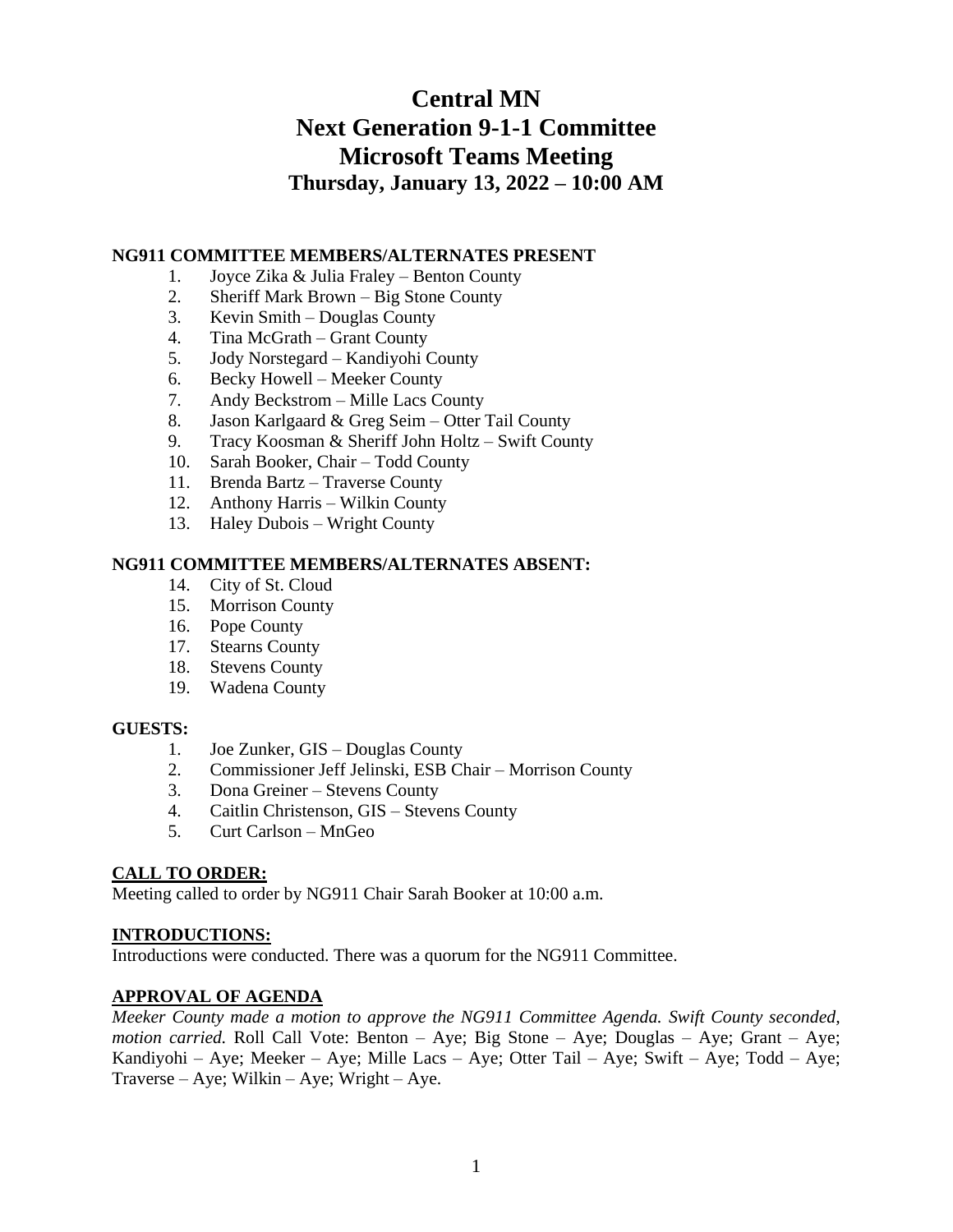# **APPROVAL OF MINUTES**

*Benton County made a motion to approve the December 9, 2021 NG911 Committee minutes. Traverse County seconded, motion carried.* Roll Call Vote: Benton – Aye; Big Stone – Aye; Douglas – Aye; Grant – Aye; Kandiyohi – Aye; Meeker – Aye; Mille Lacs – Aye; Otter Tail – Aye; Swift – Aye; Todd – Aye; Traverse – Aye; Wilkin – Aye; Wright – Aye.

#### **Communications**

None.

## **REPORTS:**

#### ECN Update

- 1. MN Public Safety Communications Conference April 25-27, 2022 (Save the Date) Chair Booker reported that is currently scheduled to be an in-person conference. It will be somewhere in the Brainerd Lakes area.
- 2. RapidDeploy Radius Mapping Project (Update)

Booker reported for our agencies that are participating, Shari was working on getting some information from the participating agencies to send to ECN, so we can move on to the next steps. One item that has been brought up for discussion is there needs to be some type of MOU, or documentation, in place with ECN so we can clearly outline the terms of this project agreement. Any of those issues like the ownership, maintenance, who is paying for it, who is going to continue to pay for it, so there are no surprises as we get down the road in this. Once we get something drafted with ECN we can send it out to the participating agencies to review and sign. Then it is in place for other agencies that may want to come on down the road, so everybody is clear on the rules, clear on who is responsible for what as we move forward with this. Jelinski had conversation with Myers who said exactly what you did. Jelinski agrees any agency that is going to jump onto this thing without knowing what really is happening, who really is funding what, etc. would be a bad move for anybody in Jelinski's opinion. To get something in writing is at the very least nothing more than good business sense. Booker stated on that note, just to make it official, Booker thinks we should make this an action item to make that official request from ECN to get that MOU drafted and make sure all those items are outlined before we move onto the next steps in this project. Booker looked for a motion to make that formal request to ECN. *Benton County motioned. Kandiyohi County seconded.* Roll Call Vote: Benton – Aye; Big Stone – Aye; Douglas – Aye; Grant – Aye; Kandiyohi – Aye; Meeker – Aye; Mille Lacs – Aye; Otter Tail – Aye; Swift – Aye; Todd – Aye; Traverse – Aye; Wilkin – Aye; Wright – Aye. *Motion carried.*

#### Statewide NG911 Committee

There was no meeting last month of the statewide NG911 Committee.

- 1. Advanced Location Classes of Service
	- a. Location Based Routing Booker reported the information is online and we include it in your packet.
- 2. 988 Mental Health transition

Booker reported the workgroup continues to meet bi-weekly. The best practices guide is nearly finished. Working on finalizing some edits. The goal is to present what we currently have to the statewide NG911 meeting next week and see if there are any other considerations we need to make or changes. In the next month or two we will be seeing that come out and we will run it through all of our committee meetings and see if there is anything else we need to get put in there. That best practices guide is just an assistance guide to help you make your own internal policies as far as dealing with crisis callers, mental health issues.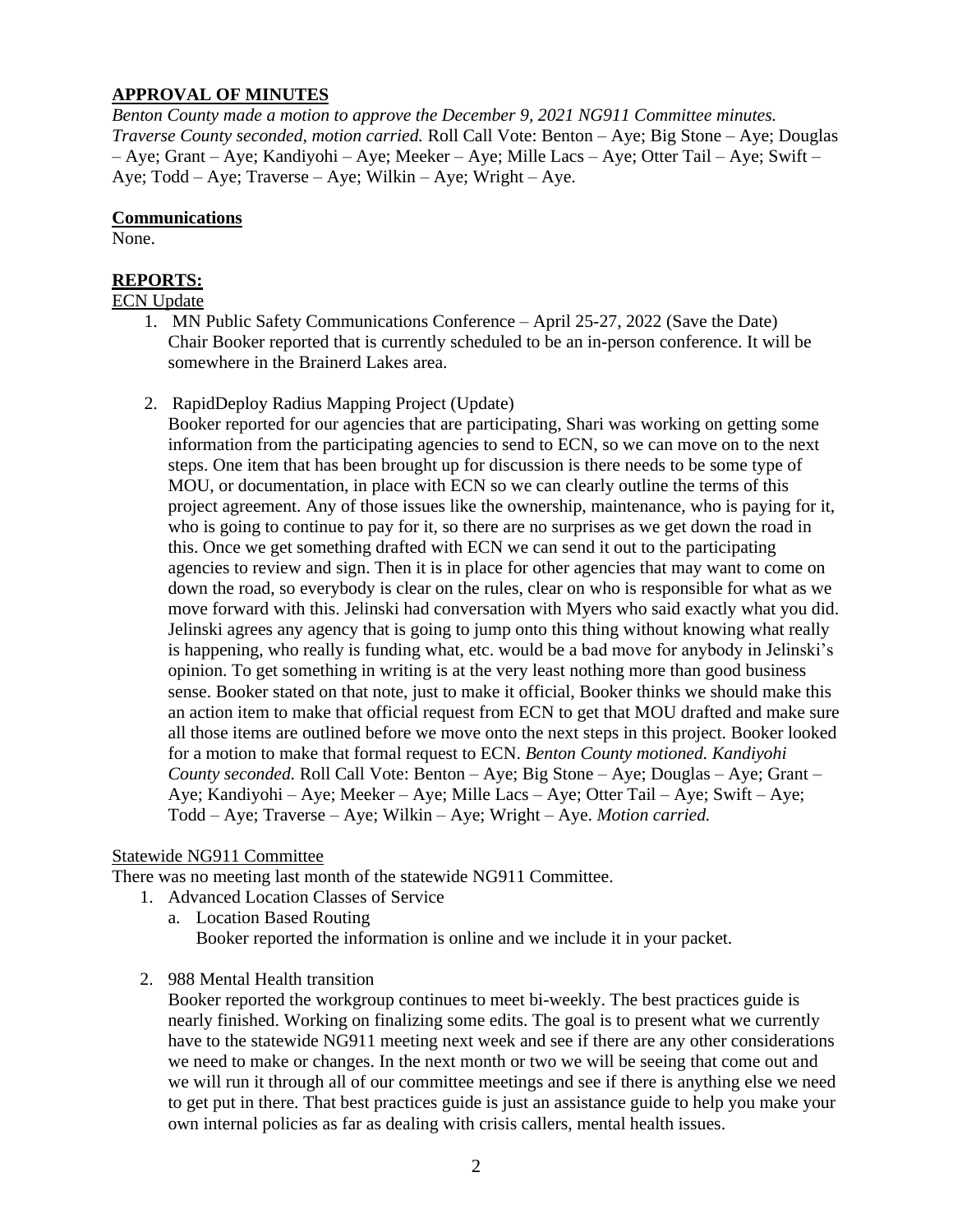## **REPORTS: (Continued)**

# Statewide NG911 Committee (Continued)

2. 988 Mental Health transition (Continued)

Booker reported there is a smaller subgroup of the workgroup that is going to be meeting with some of the other mental health groups to continue the education process regarding what we do from our side and keeping the conversation going to make sure we are lining up to try and focus some of these goals so the implementation of this can maybe go a little bit smoother. Especially with the 988 hotline coming in here later on this summer, that is going to continue to happen.

3. Technical Workgroup

Booker reported Shawn Larsen was confirmed as our Central Region representative for the technical workgroup on the state NG911 Committee. They have not had any meetings yet. That is the goal for next week at the statewide NG911 meeting to set the schedule for the first meeting and work on their next steps and to come up with a list of tasks for that workgroup to start working on.

## Statewide NG911 GIS Work Group

Carlson from MnGeo reported the draft emergency service zone standard has been submitted from the Next Gen 911 GIS workgroup to the Geospatial Advisory Council (GAC) standards committee. That was done two days ago.

## 911 Telecommunicator/Pension Study Working Groups

Booker reported the telecommunicator working group dealing with the minimum training standards certification has completed their report. It was due to be submitted prior to the 15<sup>th</sup>. The last Booker heard it is currently at the ECN's Director of Communications for a final review. There was some grammatical corrections and some edits to the draft report that was submitted. That should be completed by today if it has not already and then it will be submitted to the appropriate legislative committee prior to the deadline. The last update from the pension working group they were not able to reach a consensus, but there were some recommendations, so they were going to be working through the discussion on those recommendations. Their report for that workgroup is not due until March, so they do have some time left for having those discussions and if there are other action items they need to work on.

## 403 Statute Workgroup

Booker reported the first group dealing with the technical aspect, or the first 15 chapters of the 404 statute, has been submitted. The draft is back from the Revisor's Office. That is still pending, but it looks like everything is good to move ahead with that. With regards to the governance workgroup, we did ask Commissioner Harrington to attend the SECB meeting last month. There was some extensive discussion regarding the role of the board, the desired state, and where we need to be moving, or where we need to be looking at before we make any of those statutory type changes. One of the things that was brought up was checking with other states to see if our ideal model already exists somewhere else, so we do not have to reinvent the wheel. We can just make adjustments as needed to develop our model. It was determined to continue with the workgroup work and move forward along with the goal to align this discussion with those items that were identified in the strategic plan regarding governance.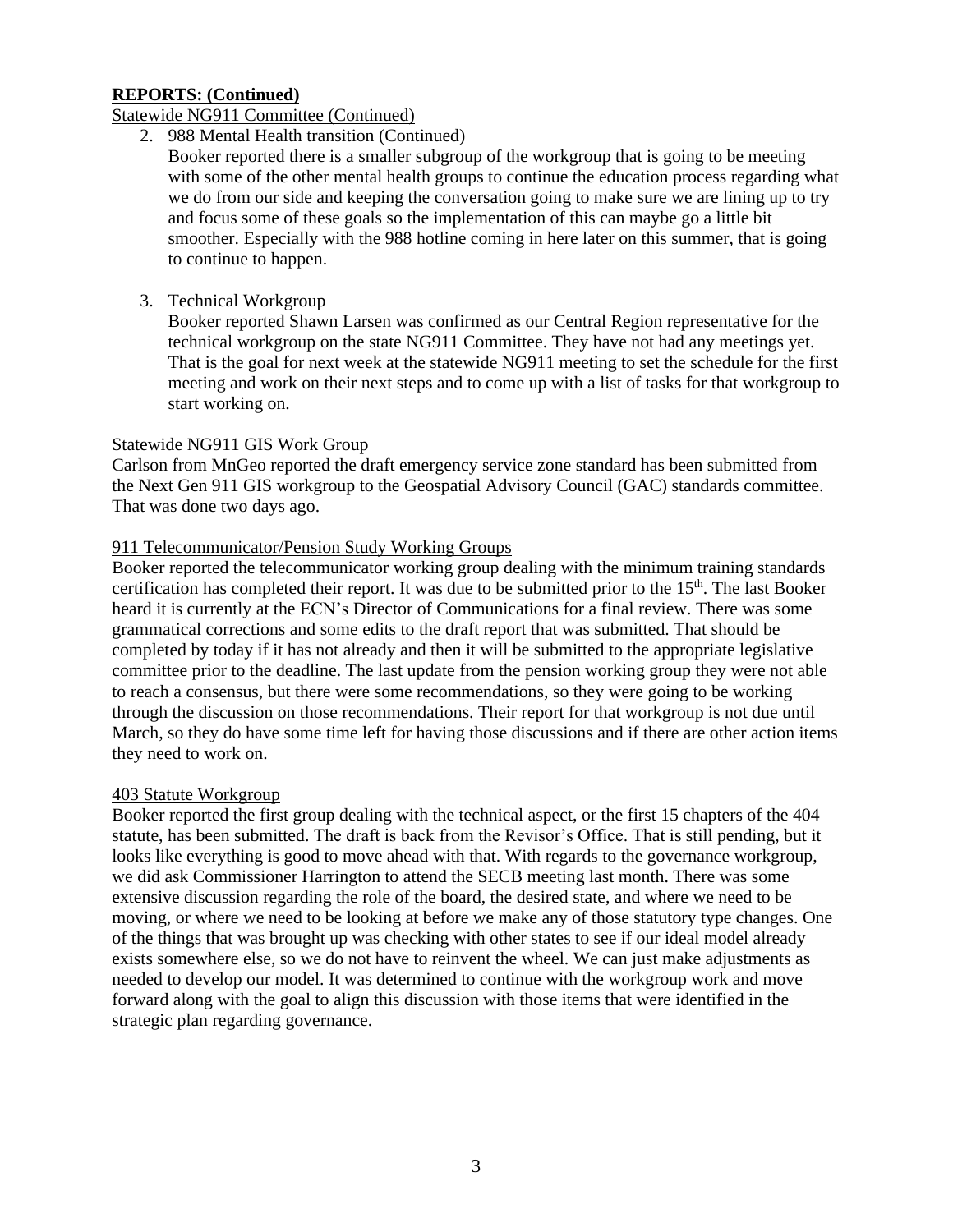#### **GENERAL DISCUSSION**

a. Elections for 2022 Chair and Vice Chair (Action Item)

Booker started with nominations for Chair. Sheriff Holtz nominated Sarah Booker for Chair. Booker called for other nominations for Chair. Roll Call Vote: Benton – Aye; Big Stone – Aye; Douglas – Aye; Grant – Aye; Kandiyohi – Aye; Meeker – Aye; Mille Lacs – Aye; Otter Tail – Aye; Swift – Aye; Todd – Aye; Traverse – Aye; Wilkin – Aye; Wright – Aye. *Motion carried.*

Booker called for nominations for Vice Chair. Smith noted that Tom Egan has agreed to do it again even though he is not online. Booker made the nomination for Egan. Booker called for other nominations. Roll Call Vote: Benton – Aye; Big Stone – Aye; Douglas – Aye; Grant – Aye; Kandiyohi – Aye; Meeker – Aye; Mille Lacs – Aye; Otter Tail – Aye; Swift – Aye; Todd – Aye; Traverse – Aye; Wilkin – Aye; Wright – Aye. *Motion carried.*

b. Sign in attendance

Booker reported this is our year-end summary of our attendance. It is looking a lot better. Reminder we do now have that second alternate option, so if that is something you think would be beneficial to your agency to help with attendance please utilize it.

c. Text-to-911 Go Live

Booker reported Morrison is looking in the next couple of months. Sheriff Holtz reported Swift County has taken possession of our equipment. We had Daniel here the other day. We are just waiting for a couple minor pieces, their gateways. Then we will be moving forward. Unknown on completion, but Holtz has already turned one bill into Shari for the grant.

#### d. NG911 Grant

1. NGGIS

Booker reported we are at about  $2\frac{1}{2}$  months, end of March so, keep working on those submittals. We were still working through some issues on the CPE side.

2. CPE

Booker reported we are making a little progress on that. Shari reported we have all the invoices in that we can have.

#### e. Regional Strategic Plan

- 1. Promote the recruitment and retention of PSAP staff
- 2. Implement equipment/technology to improve 9-1-1 location accuracy

Booker stated we are going to leave these on our agendas as a standing item. There is no changes currently, but we are going to keep it on here just for periodic review and make sure we are staying aligned to our goals and if we need to make any changes as we progress here. Both of these items are going to be the living document, so if we need to make some adjustments or we identify something that is equally important we can make those changes and make sure we stay on track with those. Same with the state SCIP plan, we are just making sure that our regional needs are aligning with the state's goals. If we need to make other requests that we see fit, whether that is to ECN/SECB, we can sure do that.

f. Training Opportunities

Booker does not have anything new currently, at least on the 9-1-1 side, with the exception of the MN Public Safety Communications Conference.